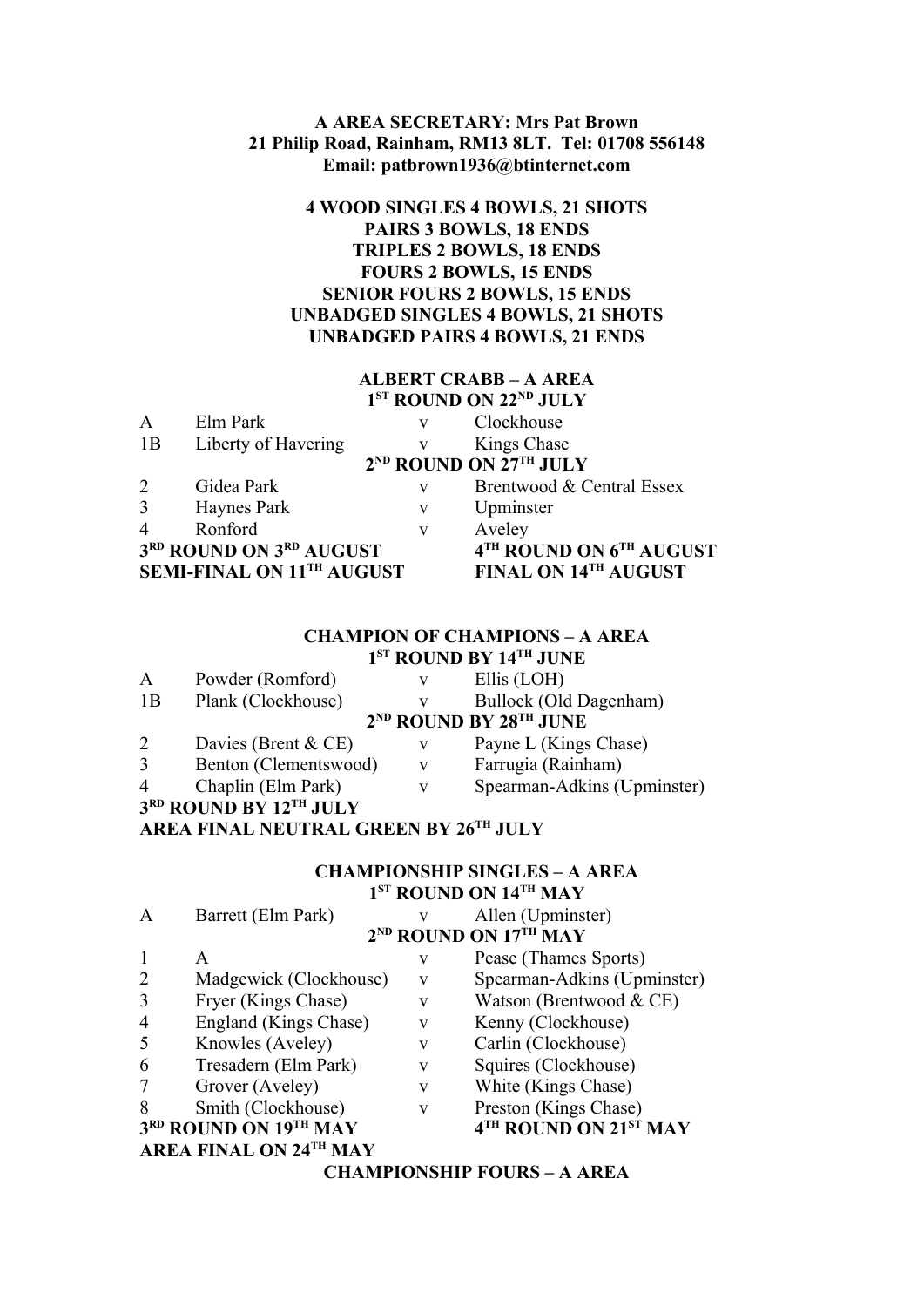#### **1 ST ROUND ON 30TH JUNE**

| $\mathbf{A}$   | Powder, Morton,              | v | Endean, Veroft,                               |
|----------------|------------------------------|---|-----------------------------------------------|
|                | Hopgood, Pope (Romford)      |   | Aston, Mount (Haynes Park)                    |
| 1B             | Hewlett, Franklin,           | V | Gay, Harris,                                  |
|                | Howson, Hare (Brent $& CE$ ) |   | Payne M, Payne L (Kings Chase)                |
|                |                              |   | 2 <sup>ND</sup> ROUND ON 2 <sup>ND</sup> JULY |
| 2              | Mills, O'Neill,              | v | Hough, Taylor,                                |
|                | Roberts, Feeney (Aveley)     |   | Woolward, Hough (Elm Park)                    |
| 3              | Knowles, Troy,               | V | Davey, Stewart,                               |
|                | Houlding, Grover (Aveley)    |   | Abbott, Ellis (LOH)                           |
| $\overline{4}$ | Kenny, Squires,              | v | Allen, Bryant,                                |
|                | Madgewick, Smith (Clock)     |   | Bounds, Spearman-Adkins (Upm)                 |
|                | 3RD ROUND ON 5TH JULY        |   | <b>AREA FINAL ON 8TH JULY</b>                 |

#### **CHAMPIONSHIP SENIOR FOURS – A AREA 1 ST ROUND ON 14TH JULY**

| Kiley, Griffin,           |   | $\mathbf{V}$                 | Preston, Harris,                               |
|---------------------------|---|------------------------------|------------------------------------------------|
| Tadman, Burton (LOH)      |   |                              | Brown, Payne L (Kings Chase)                   |
| Hewlett, Franklin,        |   | V                            | Davey, Stewart,                                |
|                           |   |                              | Abbott, Ellis (LOH)                            |
| Taylor, Woolward,         |   | V                            | Powder, Morton,                                |
| Hough, Hough (Elm Park)   |   |                              | Hopgood, Pope (Romford)                        |
|                           |   |                              |                                                |
| A                         | V |                              | O'Neill, Troy,                                 |
|                           |   |                              | Knowles, Houlding (Avel)                       |
| Mills, Grover,            | V | Sage, Halpin,                |                                                |
| Roberts, Feeney (Avel)    |   |                              | Barrett, Chaplin (Elm Park)                    |
| Johnson, Burgess,         | V |                              | Allen, Bryant,                                 |
| Hutchinson, Hurrell (Rom) |   |                              | Bounds, Spearman-Adkins (Upminster)            |
| 3RD ROUND ON 19TH JULY    |   |                              |                                                |
|                           |   | Howson, Hare (Brent $& CE$ ) | 2 <sup>ND</sup> ROUND ON 16 <sup>TH</sup> JULY |

# **AREA FINAL NEUTRAL GREEN ON 21ST JULY**

# **A1 AREA – UNBADGED SINGLES 1 ST ROUND BY 31ST MAY**

| A              | Ellis (LOH)                                 | V | Gardiner (Elm Park)                            |
|----------------|---------------------------------------------|---|------------------------------------------------|
| 1B             | Doe (Hainault)                              |   | Flynn (Central Park)                           |
|                |                                             |   | 2 <sup>ND</sup> ROUND BY 14 <sup>TH</sup> JUNE |
| 2              | Farrugia (LOH)                              | v | Hicks (Central Park)                           |
| 3              | Brown (Rainham)                             | V | Barton (Gidea Park)                            |
| $\overline{4}$ | Davey (LOH)                                 | v | Bush (Hainault)                                |
|                | 3RD ROUND BY 28TH JUNE                      |   | 4TH ROUND BY 12TH JULY                         |
|                | AREA FINAL NEUTRAL GREEN BY 26TH JULY 1 v 2 |   |                                                |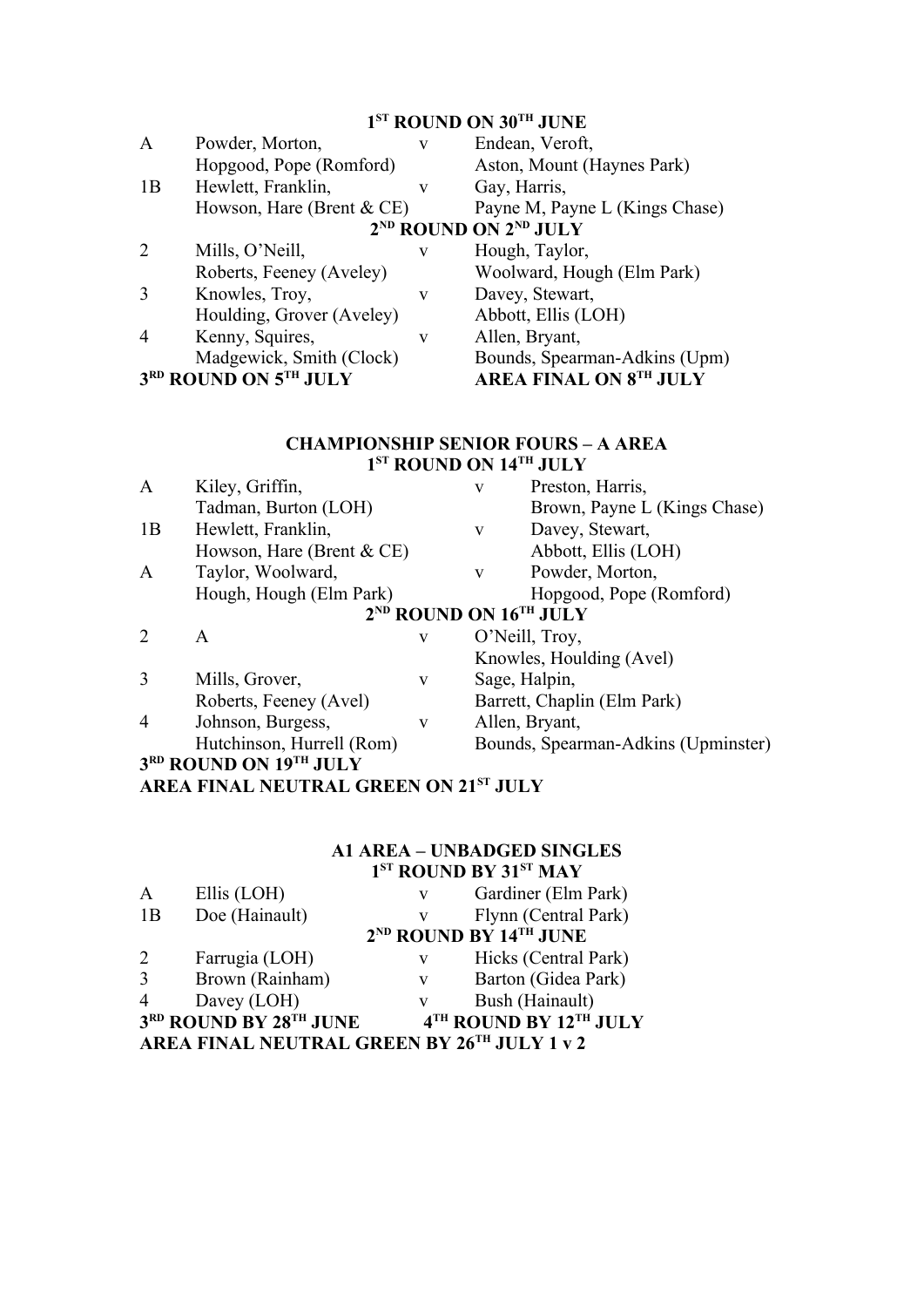# **A1 AREA – UNBADGED PAIRS 1 ST ROUND BY 31ST MAY**

- 1 Cahill, Moore (Gidea Pk) v Gardiner, Rayner (Elm Pk)<br>2 Levinson, Martin (Clem) v Doe, Bush (Hainault)
- 2 Levinson, Martin (Clem) v
- 3 Stewart, Kiley (LOH) v Sage, Halpin (Elm Pk)
- 4 Mynott, Chalkley (Elm Pk) v Glozier, Wait (Gidea Pk)
- 5 Dickinson, Davey (LOH) v Johnson, White (Rom)
- 6 Flynn, Hicks (Cenral Pk) v Willis, Farrugia (LOH)
- 7 Little, Wright (St. Chads) v Abbott, Ellis (LOH)
- 8 Troy, Houlding (Aveley) v Tadman, Burton (LOH)
- **2 ND ROUND BY 14TH JUNE 3**
- **4 TH ROUND BY 12TH JULY**
- 
- 
- 
- 
- 
- 
- 
- 
- **RD ROUND BY 28TH JUNE**
- **AREA FINAL NEUTRAL GREEN BY 26TH JULY 1 v 2**

# **A1 AREA – CHAMPIONSHIP PAIRS 1 ST ROUND ON 28TH MAY**

| A         | Mills, Feeney (Aveley)              | V | Powder, Pope (Romford)                                 |
|-----------|-------------------------------------|---|--------------------------------------------------------|
| 1B        | Aston, Mount (Hayes Pk)             | V | Barrett, Chaplin (Elm Pk)                              |
| A         | Taylor, Woolward (Elm Pk) v         |   | Johnson, Morton (Romford)                              |
| 2B        | Abbott, Ellis (LOH)                 |   | Hough, Hough (Elm Pk)                                  |
|           |                                     |   | 2 <sup>ND</sup> ROUND ON 1 <sup>ST</sup> JUNE          |
| 3         | O'Neill, Roberts (Aveley)           | V | Burgess, Hurrell (Romford)                             |
| $\Lambda$ | $Endean$ Varoft (Haynas $D_1$ ) $V$ |   | $V_{\text{now}}$ or $G_{\text{row}}(A_{\text{value}})$ |

Endean, Veroft (Haynes Pk) v Knowles, Grover (Aveley)

**3 RD ROUND ON 4TH JUNE 4 TH ROUND ON 7TH JUNE**

**AREA FINAL NEUTRAL GREEN ON 9TH JUNE 1 v 2**

### **A1 AREA – CHAMPIONSHIP TRIPLES PRELIMINARY ROUND ON 11TH JUNE**

| A | Hough, Hatch, Hough                         | V | Kiley, Tadman, Burton              |
|---|---------------------------------------------|---|------------------------------------|
|   | (Elm Park)                                  |   | (LOH)                              |
|   |                                             |   | 1 <sup>ST</sup> ROUND ON 14TH JUNE |
| 1 | A                                           | V | Moore, Vale, Walter                |
|   |                                             |   | (Gidea Park)                       |
| 2 | Mynott, Rayner, Chalkley                    | V | Cahill, Glozier, Wait              |
|   | (Elm Park)                                  |   | (Gidea Park)                       |
| 3 | O'Neill, Knowles, Grover                    | V | Veroft, Moore, Aston               |
|   | (Aveley)                                    |   | (Haynes Park)                      |
| 4 | Troy, Smith, Houlding                       | V | Powder, Morton, Pope               |
|   | (Aveley)                                    |   | (Romford)                          |
| 5 | Endean, Dixon, Mount                        | V | ANO, ANO, Booker                   |
|   | (Haynes Park)                               |   | (Romford)                          |
| 6 | Collis, Abbott, Ellis                       | V | Mills, Roberts, Feeney             |
|   | (LOH)                                       |   | (Aveley)                           |
| 7 | Johnson, Burgess, Hurrell                   | V | Hutcherson, Doe, Bush              |
|   | (Romford)                                   |   | (Hainault)                         |
| 8 | Stewart, Dickinson, Baker                   | V | Sage, Barrett, Chaplin             |
|   | (LOH)                                       |   | (Elm Park)                         |
|   | $2^{ND}$ ROUND ON $16^{TH}$ JUNE            |   | 3RD ROUND ON 21ST JUNE             |
|   | 4TH ROUND ON 23RD JUNE                      |   |                                    |
|   | AREA FINAL NEUTRAL GREEN ON 25TH JUNE 1 v 2 |   |                                    |